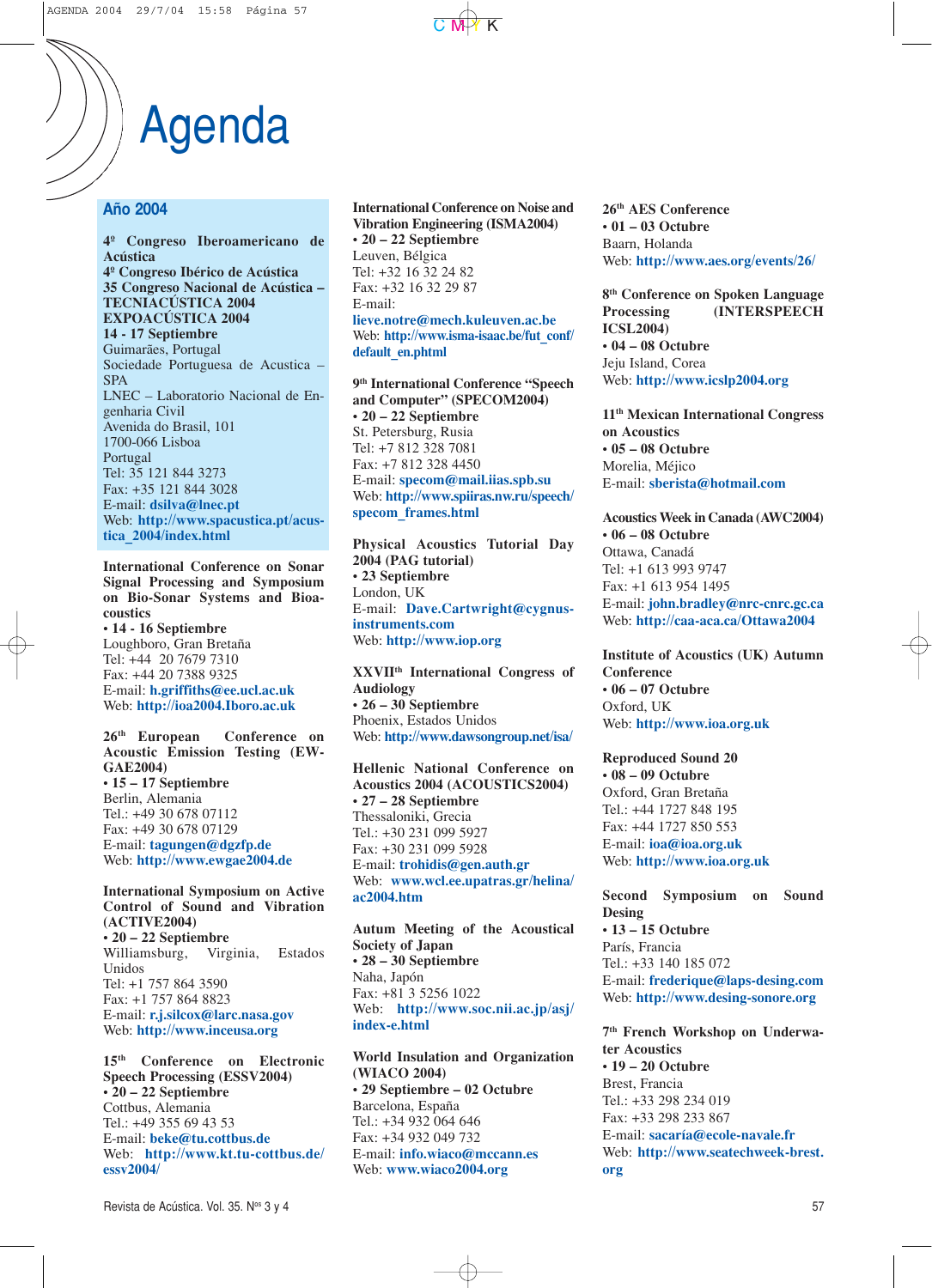# Agenda

**25th Symposium on Ultrasonic Electronics (USE04) • 27 – 29 Octubre** Sapporo, Japón E-mail:

**yamanaka@material.tohoku.ac.jp** Web: **http://www.use-jp.org/USEframepage\_E.html**

**117th AES Convention • 28 – 31 Octubre** San Francisco, Estados Unidos Web: **http://www.aes.org/events/117**

**Australian Acoustical Society Conference 2004 (AAS Acoustics 2004) • 03 – 05 Noviembre** Queensland, Australia Fax: +61 03 5470 6381 E-mail: **ian.hillock@heggies.com.au** Web: **http://www.mech.uq.edu.au/acousti cs2004**

**Swiss Acoustical Society Autumn Meeting 2004 • 04 – 05 Noviembre** Rapperswil, Suiza Fax: +41 419 62 13 Web: **http://www.sga-saa.ch**

**17th Biennial Conference of the New Zealand Acoustical Society • 08 – 09 Noviembre** Wellintong, Nueva Zelanda E-mail: **miklin@marshallday.co.nz**

**5th WSEAS International Conference on Acoustics and Music: Theory and Applications • 15 – 17 Noviembre** Venice, Italia E-mail: **info@wseas.org** Web: **http://www.worldses.org/conference/2004/italy/amta/index.htm**

**XV Session of the Russian Acoustical Society • 15 – 18 Noviembre** Nizhny Novgorod, Rusia Tel: +7 095 126 9835 Fax: +7 095 126 0100 E-mail: **ras@akin.ru** Web:

**http://www.akin.ru/e\_raoact.htm**

**148th Meeting of the Acoustical Society of America • 15 – 19 Noviembre** San Diego, CA, Estados Unidos Fax: +1 516 576 23 77 Web: **http://asa.aip.org**

**7th National Acoustical Congress of the Turkish Acoustical Society • 17 – 19 Noviembre** Istanbul, Turquía Tel.: +90 212 285 3460 Fax: +90 212 285 3443 E-mail: **guney@itu.edu.tr** Web: http://**www.takder.org**

**IMAGINE WORKSHOP • 19 Noviembre** Pisa, Italia Tel.: +39 053 273 5618 Fax: +39 053 273 5666 E-mail: **segretaria.aia@imamoter.cnr.it** Web: **http://imagine-project.org**

#### **Año 2005**

**6th WSEAS International Conference on Acoustics and Music: Theory and Applications • 01 – 02 Marzo** Buenos Ayres, Argentina E-mail: **info@wseas.org** Web: **http://www.worldses.org/conference/2005/argentina/amta/index.htm**

**31st Annual Conference of the German Acoustical Society (DAGA2005) • 14 – 17 Marzo** München, Alemania E-mail: **info@daga2005.de** Web: **http://www.daga2005.de**

**International Conference on Acoustics, Speech and Signal Processing • 19 – 23 Marzo** Philadelphia, Estados Unidos E-mail: **kozick@bucknell.edu** Web: **http://www.icassp2005.com**

**17th Annual Convention & Expo of the Amarican Academy of Audiology • 30 Marzo – 02 Abril** Washington, Estados Unidos

**International Conference on Emerging Technologies of Noise and Vibration Analysis and Control (NOVEM2005) • 18 – 21 Abril** Saint Raphaël, Francia Tel.: +33 472 438 707 Fax: +33 472 438 712 E-mail: **novem@lva.insa-lyon.fr** Web: **http://www.novem2005.com**

**149th Meeting of the Acoustical Society of America • 16 – 20 Mayo** Vancouver, BC, Canadá Fax: +1 516 576 2377 Web: **http://asa.aip.org**

**118th AES Convention • 28 – 31 Mayo** Barcelona, España Web: **http://www.aes.org/events/118**

**First International Symposium on Advanced Technology of Vibration and Sound (VSTECH2005) • 01 – 03 Junio** Hirosima, Japón E-mail: **vstech05@ike.tottori-u.ac.jp** Web: **http://dezima.ike.tottoriu.ac.jp/vstech2005**

**OCEANS05 – EUROPE • 20 – 23 Junio** Brest, Francia E-mail: **rene.garello@enst-bretagne.fr** We<sub>b</sub>: **http://www.Oceans05Europe.org**

**2nd Congress of Alps Adria Acoustics Association (AAAA2005) • 23 – 24 Junio** Opatija, Croacia Tel.: +38 516 129 862 Fax: +38 516 129 608 E-mail: **had@fer.hr** Web: **http://had.zea.fer.hr**

**International Conference on Underwater Acoustic Measurements: Technologies and Results • 28 Junio – 01 Julio** Crete, Grecia Tel.: +30 281 039 800 Fax: +30 281 039 801 E-mail: **UAmeasurements2005@iacm. forth.gr** Web: **http://uameasurements2005. iacm.forth.gr/overview.html**

**12th International Congress on Sound and Vibration (ICSV12) • 11 - 14 Julio** Lisbon, Portugal E-mail: **icsv12@ist.utl.pt** Web: **http://www.icsv12.ist.utl.pt**